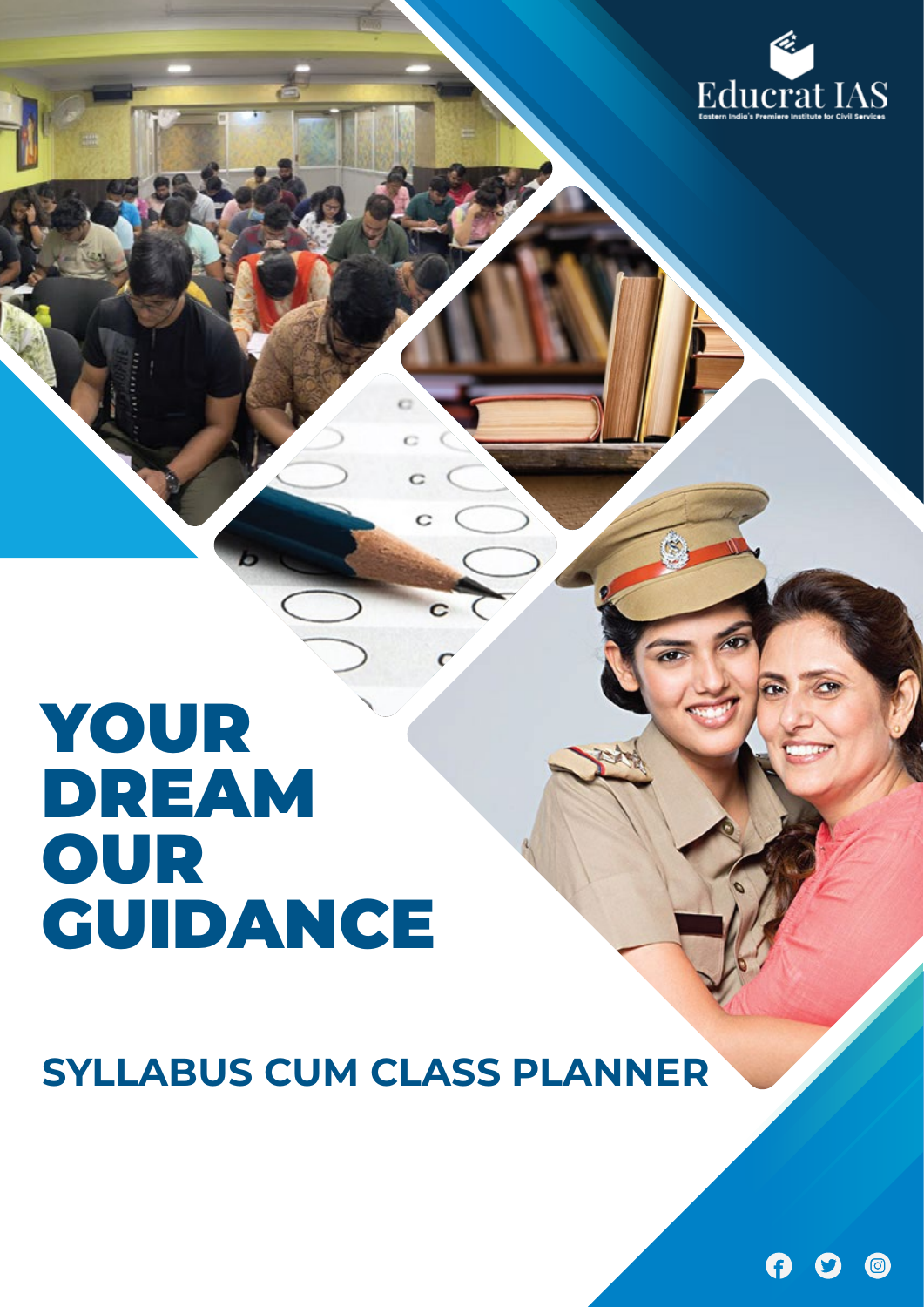

## **EDUCRAT IAS ACADEMY SYLLABUS CUM CLASS PLANNER**

| <b>SUBJECT</b>       | <b>STAGE</b>                | <b>DETAILS OF SYLLABUS</b>                                                                                                                                                                                                                                                              |
|----------------------|-----------------------------|-----------------------------------------------------------------------------------------------------------------------------------------------------------------------------------------------------------------------------------------------------------------------------------------|
| Essay                | Mains                       | Essays on multiple tropics.                                                                                                                                                                                                                                                             |
| History              | <b>Prelims</b>              | History of India and Indian National Movement.                                                                                                                                                                                                                                          |
|                      | Mains<br><b>GS Paper I</b>  | Indian culture: salient aspects of Art Forms, MAINSI terature and<br>Architecture from ancient to modern times.                                                                                                                                                                         |
|                      |                             | Modern Indian history from about the middle of the eighteenth century until the<br>present-significant events, personalities, issues.                                                                                                                                                   |
|                      |                             | The Freedom Struggle -its various stages and important contributors/contributions<br>from different parts of the country.                                                                                                                                                               |
|                      |                             | Post-independence consolidation and reorganization within<br>the country.                                                                                                                                                                                                               |
|                      |                             | World History: events from 18th century such as industrial revolution, world wars,<br>redrawal of national boundaries, colonization, decolonization, political philosophies<br>like communism, capitalism, socialism etc.-their forms and effect on the society.                        |
|                      | <b>Prelims</b>              | Indian and World Geography-Physical, Social, Economic Geography<br>of India & World.                                                                                                                                                                                                    |
|                      | Mains<br><b>GS Paper I</b>  | Salient features of world's physical geography.                                                                                                                                                                                                                                         |
| <b>GEOGRAPHY</b>     |                             | Distribution of key natural resources across the world (including South Asia and the<br>Indian sub-continent); factors responsible for the location of primary, secondary,<br>and tertiar sectorindustries in various arts of the world includin India.                                 |
|                      |                             | Important Geophysical phenomena such as earthquakes, Tsunami, Volcanic activity,<br>cyclone Etc., geographical features and theirlocation-changes in critical geographical<br>features (including water-bodies and ice-caps) and in flora and fauna and the effects<br>of such changes. |
|                      |                             | Salient features of Indian Society, Diversity of India.                                                                                                                                                                                                                                 |
| <b>SOCIAL ISSUES</b> | Mains<br>GS Paper I         | Role of women and women's organization, population and associated issues, poverty<br>and developmental issues, urbanization, their problems and their remedies.                                                                                                                         |
|                      |                             | Effects of globalization on Indian society.                                                                                                                                                                                                                                             |
|                      |                             | Social empowerment, communalism, regionalism & secularism.                                                                                                                                                                                                                              |
|                      | <b>Prelims</b>              | Indian Polity - Constitution, Political System, Panchayati Raj.                                                                                                                                                                                                                         |
| <b>POLITY</b>        | Mains<br><b>GS Paper II</b> | Indian Constitution-historical underpinnings, evolution, features, amendments,<br>significant provisions and basic structure.                                                                                                                                                           |
|                      |                             | Functions and responsibilities of the Union and the States, issues and challenges<br>pertaining to the federal structure, devolution of powers and finances up to local<br>levels and challenges there in.                                                                              |
|                      |                             | Separation of powers between various organs dispute redressal mechanisms and<br>institutions.                                                                                                                                                                                           |
|                      |                             | Comparison of the Indian constitutional scheme with that of other countries.                                                                                                                                                                                                            |
|                      |                             | Parliament and State legislatures-structure, functioning, conduct of business, powers<br>& privileges and issues arising out of these.                                                                                                                                                  |
|                      |                             | Structure, organization and functioning of the Executive and the Judiciary Ministries<br>and Departments of the Government; pressure groups and formal/informal<br>associations and theirrole in the Polity.                                                                            |
|                      |                             | Salient features of the Representation of People's Act.                                                                                                                                                                                                                                 |
|                      |                             | Appointment to various Constitutional posts, powers, functions and<br>responsibilities of various Constitutional Bodies.                                                                                                                                                                |
|                      |                             | Statutory, regulatory and various quasi-judicial bodies.                                                                                                                                                                                                                                |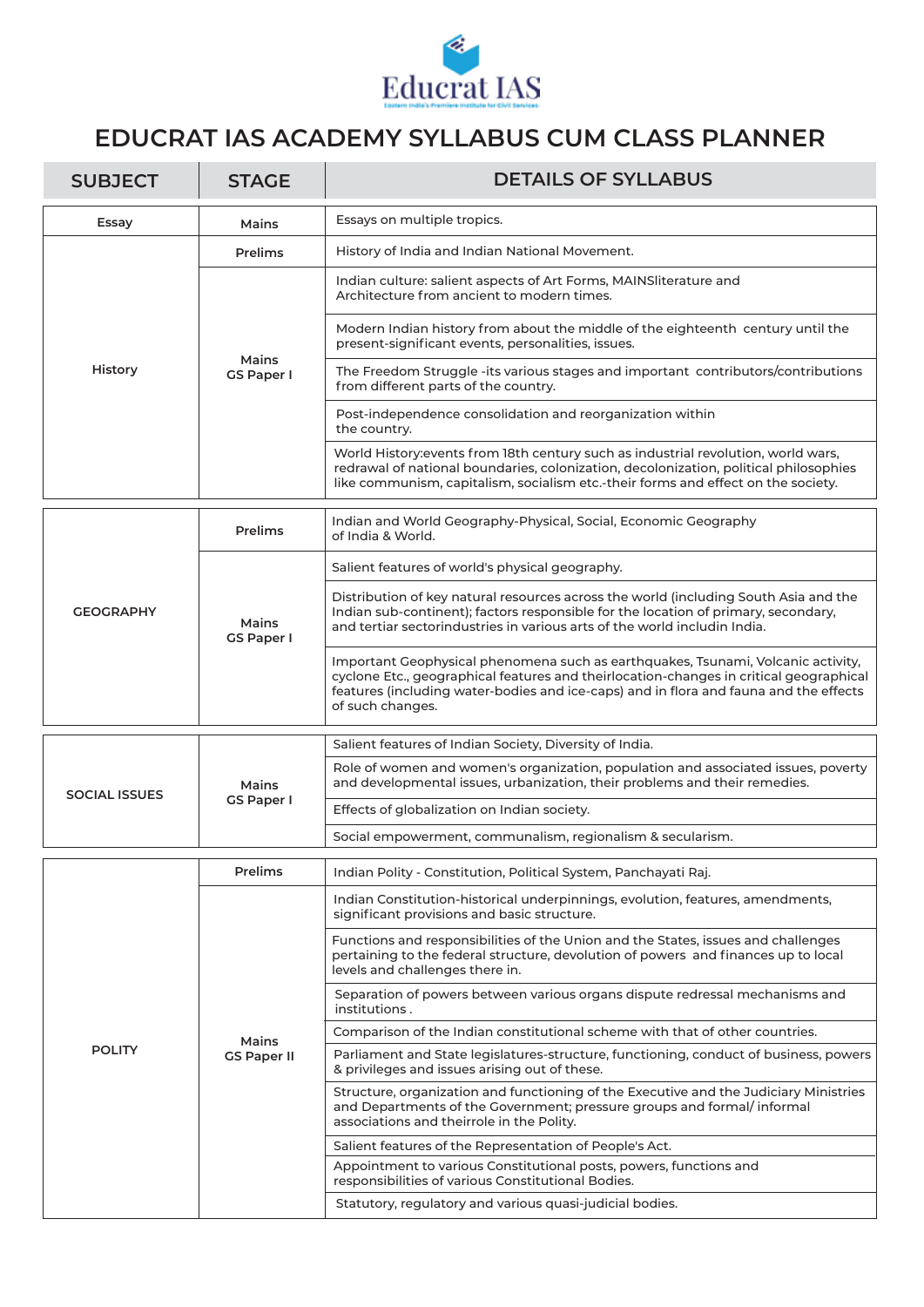

| <b>Prelims</b><br>Governance- Public Policy, Rights Issues, etc.<br>Important aspects of governance, transparency and accountability, e-governance<br>applications, models, successes, limitations, and potential; citizens charters,<br>transparency & accountability and institutional and other measures.<br>Government policies and interventions for development in various sectors and<br>issues arising out of their design and implementation.<br>Development processes and the development industry -the role of NGOs, SHGs,<br>various groups and associations, donors, charities, institutional and other<br>Mains<br><b>GOVERNANCE</b><br>stakeholders.<br><b>GS Paper II</b><br>Welfare schemes for vulnerable sections of the population by the Centre and States<br>and the performance of these schemes; mechanisms, laws, institutions and Bodies<br>constituted for the protection and betterment of these vulnerable sections.<br>Issues relating to development and management of Social Sector/Services relating<br>to Health, Education, Human Resources. |  |  |  |  |  |
|---------------------------------------------------------------------------------------------------------------------------------------------------------------------------------------------------------------------------------------------------------------------------------------------------------------------------------------------------------------------------------------------------------------------------------------------------------------------------------------------------------------------------------------------------------------------------------------------------------------------------------------------------------------------------------------------------------------------------------------------------------------------------------------------------------------------------------------------------------------------------------------------------------------------------------------------------------------------------------------------------------------------------------------------------------------------------------|--|--|--|--|--|
|                                                                                                                                                                                                                                                                                                                                                                                                                                                                                                                                                                                                                                                                                                                                                                                                                                                                                                                                                                                                                                                                                 |  |  |  |  |  |
|                                                                                                                                                                                                                                                                                                                                                                                                                                                                                                                                                                                                                                                                                                                                                                                                                                                                                                                                                                                                                                                                                 |  |  |  |  |  |
|                                                                                                                                                                                                                                                                                                                                                                                                                                                                                                                                                                                                                                                                                                                                                                                                                                                                                                                                                                                                                                                                                 |  |  |  |  |  |
|                                                                                                                                                                                                                                                                                                                                                                                                                                                                                                                                                                                                                                                                                                                                                                                                                                                                                                                                                                                                                                                                                 |  |  |  |  |  |
|                                                                                                                                                                                                                                                                                                                                                                                                                                                                                                                                                                                                                                                                                                                                                                                                                                                                                                                                                                                                                                                                                 |  |  |  |  |  |
|                                                                                                                                                                                                                                                                                                                                                                                                                                                                                                                                                                                                                                                                                                                                                                                                                                                                                                                                                                                                                                                                                 |  |  |  |  |  |
| Role of civil services in a democracy.                                                                                                                                                                                                                                                                                                                                                                                                                                                                                                                                                                                                                                                                                                                                                                                                                                                                                                                                                                                                                                          |  |  |  |  |  |
| Issues relating to poverty and hunger.                                                                                                                                                                                                                                                                                                                                                                                                                                                                                                                                                                                                                                                                                                                                                                                                                                                                                                                                                                                                                                          |  |  |  |  |  |
| <b>Prelims</b><br>Current events of national and international importance.                                                                                                                                                                                                                                                                                                                                                                                                                                                                                                                                                                                                                                                                                                                                                                                                                                                                                                                                                                                                      |  |  |  |  |  |
| India and its neighborhood-relation.                                                                                                                                                                                                                                                                                                                                                                                                                                                                                                                                                                                                                                                                                                                                                                                                                                                                                                                                                                                                                                            |  |  |  |  |  |
| Bilateral, regional and global groupings and agreements involving India and/or<br><b>INTERNATIONAL</b><br>affecting India's interests.<br>Mains                                                                                                                                                                                                                                                                                                                                                                                                                                                                                                                                                                                                                                                                                                                                                                                                                                                                                                                                 |  |  |  |  |  |
| <b>RELATION</b><br><b>GS Paper II</b><br>Effect of policies and politics of developed and developing countries on India's<br>interests, Indian diaspora.                                                                                                                                                                                                                                                                                                                                                                                                                                                                                                                                                                                                                                                                                                                                                                                                                                                                                                                        |  |  |  |  |  |
| Important International institutions, agencies and fora-their structure, mandate.                                                                                                                                                                                                                                                                                                                                                                                                                                                                                                                                                                                                                                                                                                                                                                                                                                                                                                                                                                                               |  |  |  |  |  |
| Economic and Social Development-Sustainable Development, Poverty, Inclusion,                                                                                                                                                                                                                                                                                                                                                                                                                                                                                                                                                                                                                                                                                                                                                                                                                                                                                                                                                                                                    |  |  |  |  |  |
| <b>Prelims</b><br>Demographics, Social Sector Initiatives, etc.                                                                                                                                                                                                                                                                                                                                                                                                                                                                                                                                                                                                                                                                                                                                                                                                                                                                                                                                                                                                                 |  |  |  |  |  |
| Indian Economy and issues relating to planning, mobilization, of resources, growth,<br>development and employment.                                                                                                                                                                                                                                                                                                                                                                                                                                                                                                                                                                                                                                                                                                                                                                                                                                                                                                                                                              |  |  |  |  |  |
| Inclusive growth and issues arising from it.                                                                                                                                                                                                                                                                                                                                                                                                                                                                                                                                                                                                                                                                                                                                                                                                                                                                                                                                                                                                                                    |  |  |  |  |  |
| Government Budgeting.                                                                                                                                                                                                                                                                                                                                                                                                                                                                                                                                                                                                                                                                                                                                                                                                                                                                                                                                                                                                                                                           |  |  |  |  |  |
| Major crops-cropping patterns in various parts of the country, -different types of<br>irrigation and irrigation systems storage, transport and marketing of agricultural<br>produce and issues and related constraints; e-technology in the aid of farmers                                                                                                                                                                                                                                                                                                                                                                                                                                                                                                                                                                                                                                                                                                                                                                                                                      |  |  |  |  |  |
| Issues related to direct and indirect farm subsidies and minimum support prices;<br><b>ECONOMICS</b><br>Mains<br>Public Distribution System-objectives, functioning, limitations, revamping; issues<br><b>GS Paper III</b><br>of buffer stocks and food security; Technology missions; economics of animal-rearing                                                                                                                                                                                                                                                                                                                                                                                                                                                                                                                                                                                                                                                                                                                                                              |  |  |  |  |  |
| Food processing and related industries in India-scope' and significance, location,<br>upstream and downstream requirements, supply chain management.                                                                                                                                                                                                                                                                                                                                                                                                                                                                                                                                                                                                                                                                                                                                                                                                                                                                                                                            |  |  |  |  |  |
| Land reforms in India.                                                                                                                                                                                                                                                                                                                                                                                                                                                                                                                                                                                                                                                                                                                                                                                                                                                                                                                                                                                                                                                          |  |  |  |  |  |
| Effects of liberalization on the economy, changes in industrial policy and their effects<br>on industrial growth                                                                                                                                                                                                                                                                                                                                                                                                                                                                                                                                                                                                                                                                                                                                                                                                                                                                                                                                                                |  |  |  |  |  |
| Infrastructure: Energy, Ports, Roads, Airports, Railways etc.                                                                                                                                                                                                                                                                                                                                                                                                                                                                                                                                                                                                                                                                                                                                                                                                                                                                                                                                                                                                                   |  |  |  |  |  |
| Investment models.                                                                                                                                                                                                                                                                                                                                                                                                                                                                                                                                                                                                                                                                                                                                                                                                                                                                                                                                                                                                                                                              |  |  |  |  |  |
| General issues on Environmental ecology, Bio-diversity and Climate Change -that<br><b>Prelims</b><br>do not require subject specialization.                                                                                                                                                                                                                                                                                                                                                                                                                                                                                                                                                                                                                                                                                                                                                                                                                                                                                                                                     |  |  |  |  |  |
| <b>ENVIRONMENT</b><br>Conservation, environmental pollution and degradation, environmental impact<br>Mains<br>assessment.<br><b>GS Paper III</b>                                                                                                                                                                                                                                                                                                                                                                                                                                                                                                                                                                                                                                                                                                                                                                                                                                                                                                                                |  |  |  |  |  |